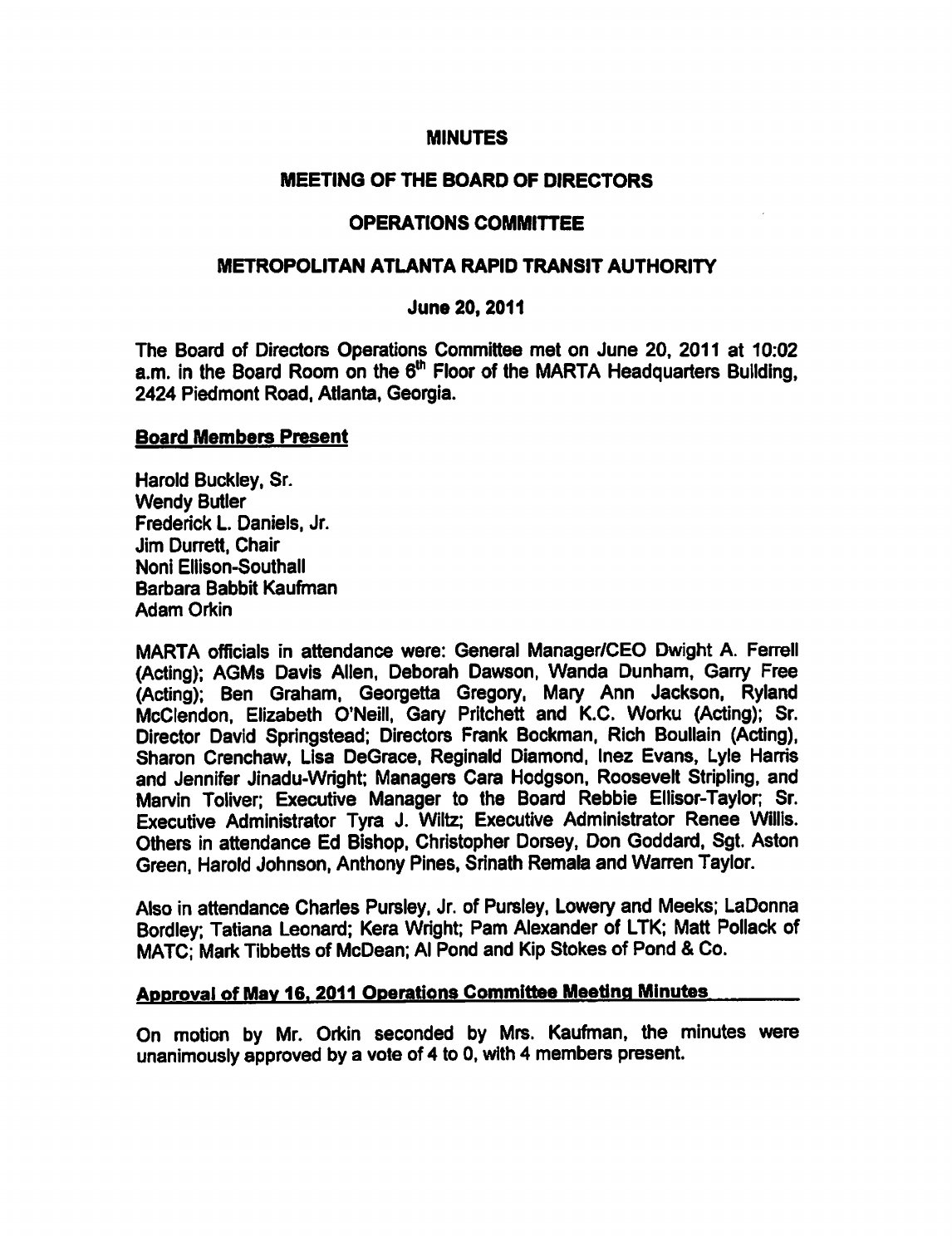# Resolution Authorizing Award of a Contract for the Procurement of Non-Revenue Vehicle Tires. Contract Proposal Number B229S2

Mr. Goddard presented this resolution for Board of Directors' approval, authorizing the General Manager/CEO or her delegate to enter into a contract with Atlanta Commercial Tire, Inc for non-revenue vehicle tires.

The purpose of this contract is to provide various sizes of replacement tires for the Authority's fleet of approximately 389 non-revenue vehicles. These nonrevenue vehicles include police cars, motor pool vehicles, bus supervisor vehicles, radio trucks, wreckers, dump trucks and general service vehicles. The supplier will also be responsible for the disposal and removal of scrap tires and will provide a mobile tire service to dismount and mount tires at designated MARTA facilities or within the operating area of MARTA as designated by MARTA authorized personnel.

On motion by Mrs. Butler seconded by Mrs. Kaufman, the resolution was unanimously approved by a vote of  $4$  to 0, with  $4$  members present.

# Resolution Authorizing Award of a Contract for Refuse Removal Services, Contract Proposal Number B22176

Mr. Free presented this resolution for Board of Directors' approval, authorizing the General Manager/CEO or her delegate to enter into a contract with Advanced Disposal Services of Atlanta for refuse removal services.

The purpose of this contract is to obtain refuse removal services for the Authority's maintenance facilities, rail stations, bus garages, administrative buildings and storerooms located throughout the MARTA system. These refuse services include providing dumpsters and the removal of refuse and recyclable items on a regular basis.

On motion by Mr. Orkin seconded by Mrs. Kaufman, the resolution was unanimously approved by a vote of 4 to 0, with 4 members present.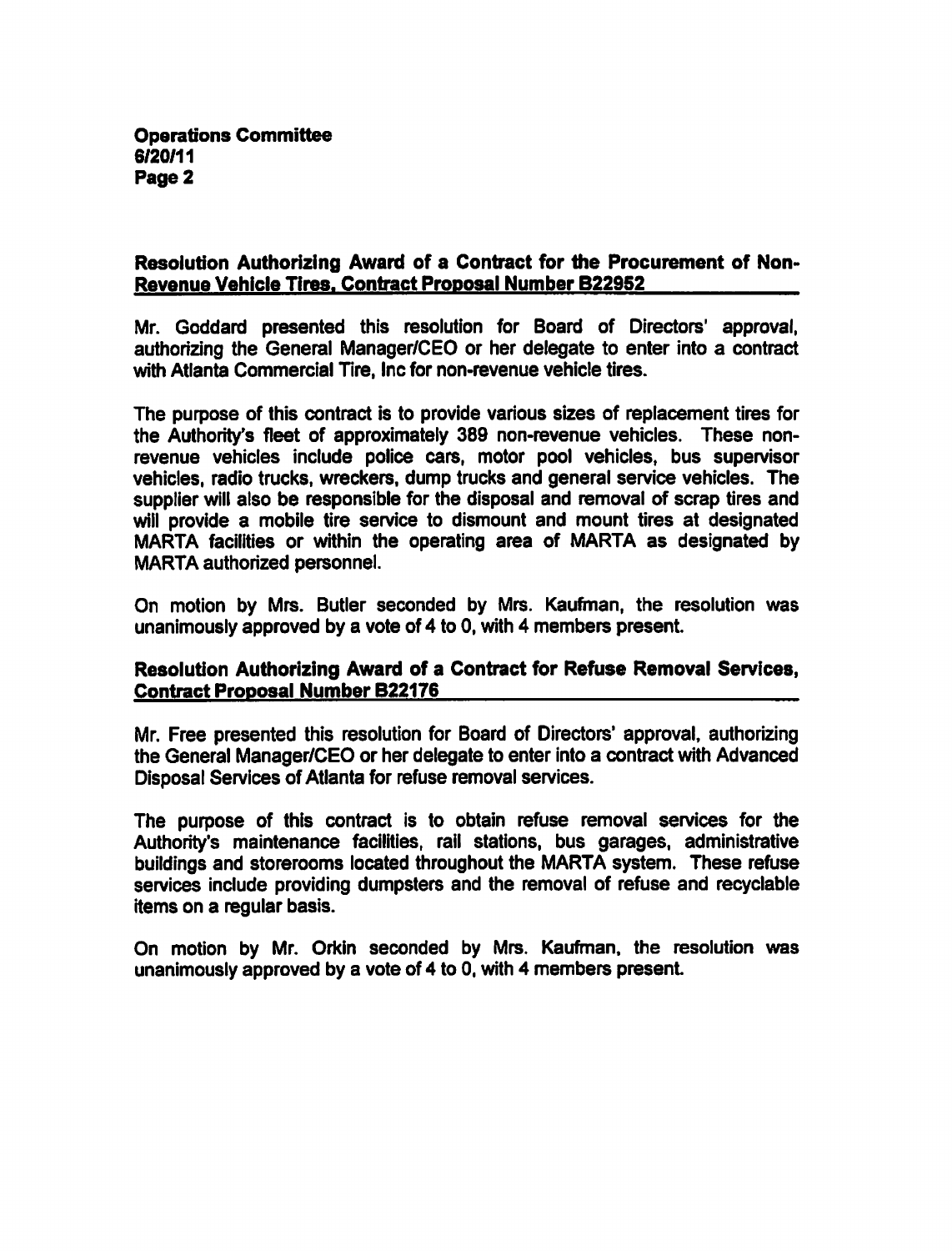# Resolution Authorizing Award of a Contract for Facility-Wide Janitorial Services. Contract Proposal Number B20979

Mr. Free presented this resolution for Board of Directors' approval, authorizing the General Manager/CEO or her delegate to enter into a contract with GCA Services Group of North Carolina for facility-wide janitorial services.

The purpose of this contract is to obtain janitorial services for the Authority's maintenance facilities, bus garages, police precincts and storerooms located throughout the MARTA system. The services will be performed days, nights and weekends over the contract term of two years with three one-year options.

The Authority received bids in 2008 under CP B15096 - Facility-Wide Janitorial Services - but MARTA staff was not content with the services the Authority had been receiving on typical low bid contracts. The Department of Rail Operations decided to do a study of janitorial costs and services which held up the awarding contract. The study revealed that the mid-range estimate to perform a janitorial services contract would be \$.30 per square foot and was considered the industry average. The Authority's estimate is 60% more than the proposed contract price because it is based on the industry average per square foot inclusive of the labor, hours, type of facility, materials and supplies. GCA Services Group of North Carolina's average unit price is approximately \$.12 per square foot inclusive of labor, hours, type of facility, material and supplies.

Mrs. Butler asked why GCA Services Group of North Carolina bid is so much lower than the Authority's estimate.

Mr. Free responded that GCA Services Group of North Carolina is able to provide prices less than the industry standard because it is a part of a national provider.

Mrs. Butler asked is MARTA staff confident that GCA Services Group of North Carolina can successfully perform the work for that price.

Mr. Free responded yes. MARTA staff has checked their references. GCA Services Group of North Carolina has many contracts that have been extended into new contracts which validates their capability of meeting customer demands.

Mr. Daniels asked how much will the Authority save.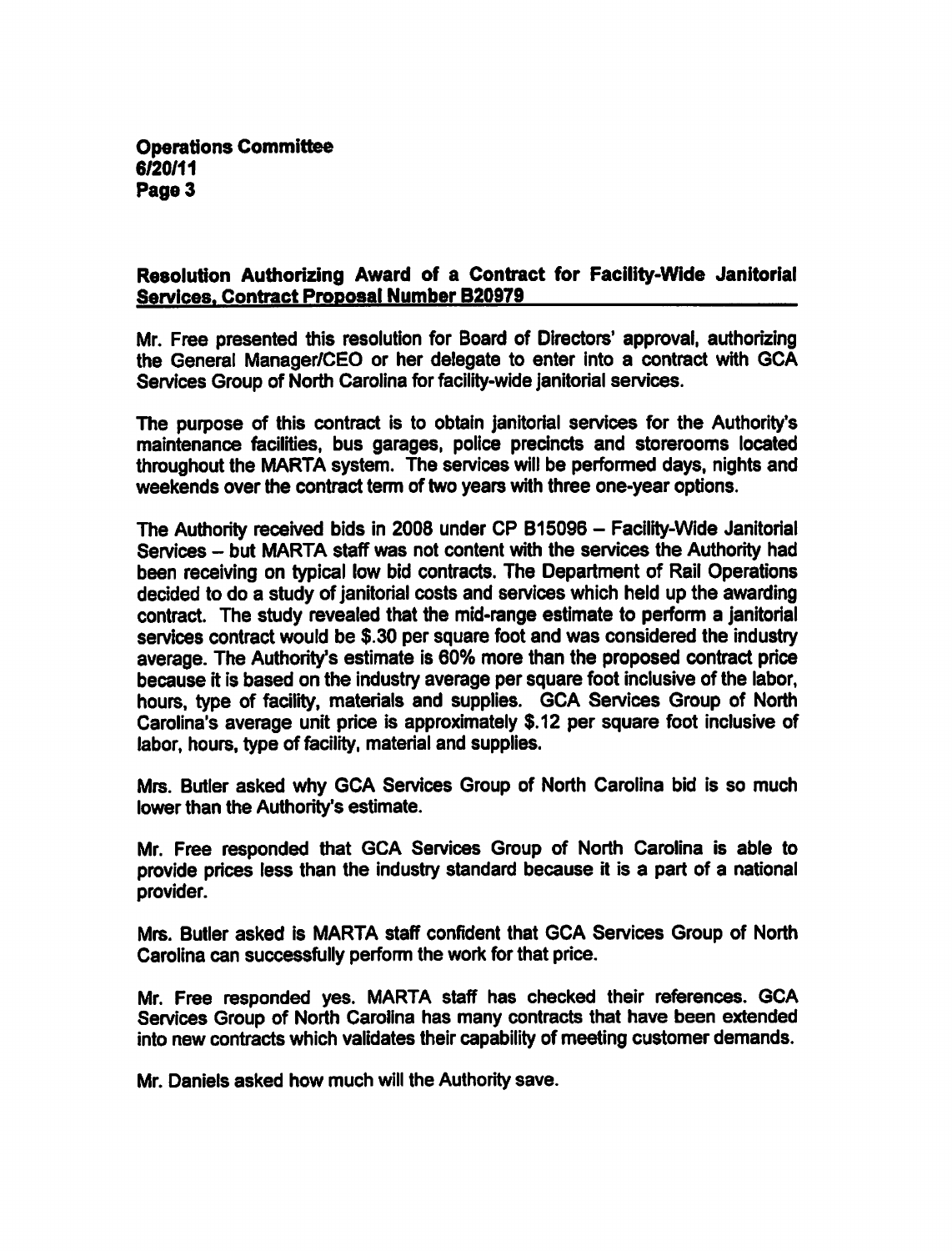Mr. Ferrell responded technically the Authority will not see any cost savings because the scope of the contract has changed; it is now performance based.

Mr. Daniels said MARTA intends to see better service rather than savings.

Mr. Ferrell said this contract is more cost avoidance than it is savings.

On motion by Mr. Daniels seconded by Mr. Orkin, the resolution was unanimously approved by a vote of  $7$  to  $0$ , with  $7$  members present.

# Resolution Authorizing Award of a Contract for Continuity of Operations Plan (COOP) Training and Exercise Program General Services Administration (GSA) Schedule GS-07F-0210J. RFP P20682

Sgt. Greene presented this resolution for Board of Directors' approval, authorizing the General Manager/CEO or her delegate to enter into a contract with General Services Administration (GSA) vendor, Science Applications International Corporations for Continuity of Operations Plan (COOP) training.

On motion by Mr. Buckley seconded by Mrs. Kaufman, the resolution was unanimously approved by a vote of 7 to 0, with 7 members present.

# DEO Report - Resolution Authorizing Award of a Contract for the Procurement of Non-Revenue Vehicle Tires, Contract Proposal Number B229S2

Mr. Diamond presented a DEO Report on the Resolution Authorizing Award of a Contract for the Procurement of Non-Revenue Vehicle Tires, Contract Proposal Number B22952.

# DEO Report - Resolution Authorizing Award of a Contract for Refuse Removal Services. Contract Proposal Number B22176

Mr. Diamond presented a DEO Report on the Resolution Authorizing Award of a Contract for Refuse Removal Services, Contract Proposal Number B22176.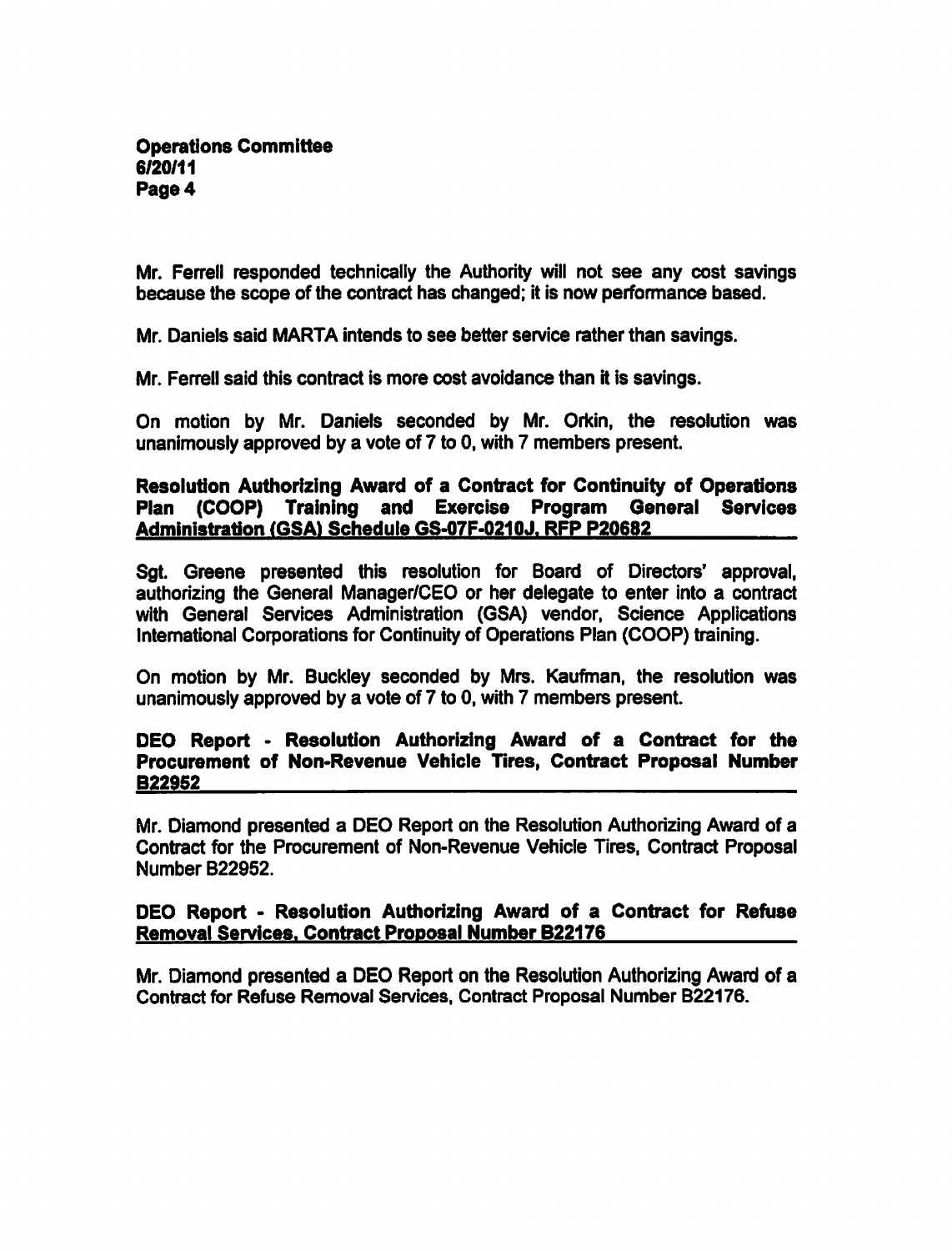# DEO Report - Resolution Authorizing Award of a Contract for Facility-Wide Janitorial Services. Contract Proposal Number B20979

Mr. Diamond presented a DEO Report on the Resolution Authorizing Award of a Contract for Facility-Wide Janitorial Services, Contract Proposal Number B20979

# Briefing - Mobility Quality of Service Issues and Improvement Initiatives

Ms. Jackson briefed the Committee on the service quality issues that currently exist with MARTA Mobility (paratransit service) and the efforts that are underway to address them.

#### Mobility Key Performance Indicators

- Customer Complaints are down
- Customer Dissatisfaction expressed in phone calls is up
- On-Time Performance is down
- Reservation Call Wait Time is up

# Primary Reasons for Service Quality Issues

- Increase demand for Mobility service, which includes increased call volumes – demand was increased by 4.7% in April 2011 compared to April 2010
- Mobility Operator vacancies  $-35$  positions vacant out of 288

#### Strategies to Address Issues

- Additional Resources
	- o FY12 Budget includes a request for 14 additional full-time Mobility **Operators**
	- Accelerated hiring for the new positions and the 35 vacancies
	- To date, 33 Operators hired and in training
	- Human Resources will continue hiring and training until all vacancies are filled plus up to 15 Operators as "overfill"
	- FY12 Budget also includes the following new positions:
		- Scheduler (1)
		- Reservation Agent (1)
		- Data Specialist (1)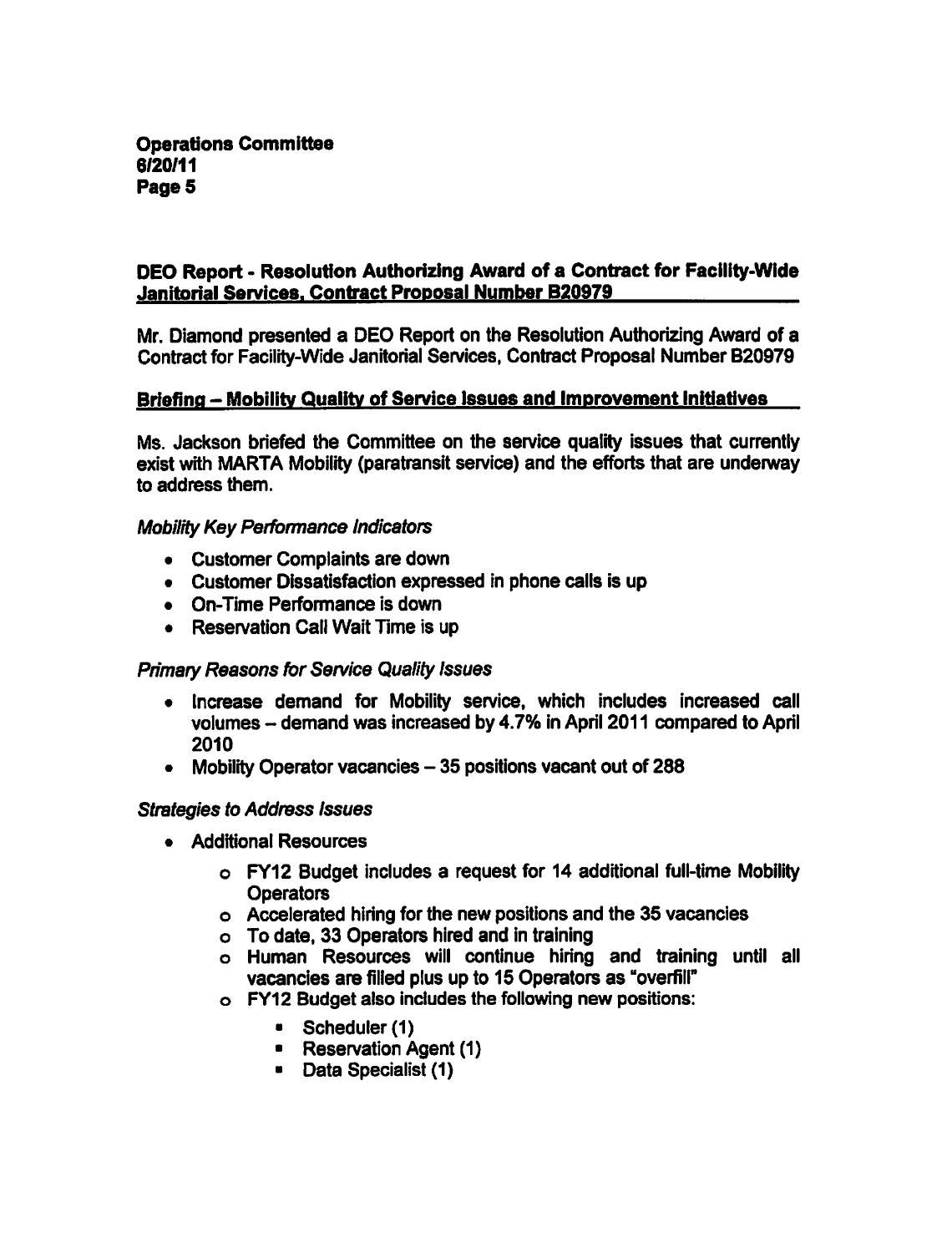- Improved Scheduling
	- FY12 Budget provides for an additional Scheduler position to handle "real time" manipulation of Operator manifests to improve On-Time Performance
	- Increasing Group Trips
	- o Increasing Subscription Trips
- Increased Oversight
	- o The addition of a "real time" Scheduler will enable Dispatchers to focus on monitoring Operator performance
	- Recently filled two dispatcher vacancies which will increase oversight of operations
- Passenger Education
	- Informational campaigns, such as "Ride Safe", are planned to increase passenger compliance with MARTA policies
	- Revised Mobility Customer Guide will be published this summer
	- Travel Training will commence this summer for Mobility passengers who could use Fixed Route Services with some instruction

# Managing Demand

- Mobility is the fastest growing of MARTA's three service modes
- Efforts to constrain demand include Travel Training, providing Feeder Service to Fixed Route Services and Trip-by-Trip Eligibility
- Managing Mobility demand will require an extensive educational campaign for passengers, advocates and elected officials

Mr. Daniels asked how customers using the Feeder Service will get from train stations.

Ms. Jackson said in some instances MARTA can provide a van at the end of their trip.

Mr. Ferrell added that this will also depend on accessibility of the destinations.

Mr. Daniels asked how long will outreach and training take.

Mr. Ferrell said it will be a difficult process, with other transit providers this has taken 2-3 years to fully implement.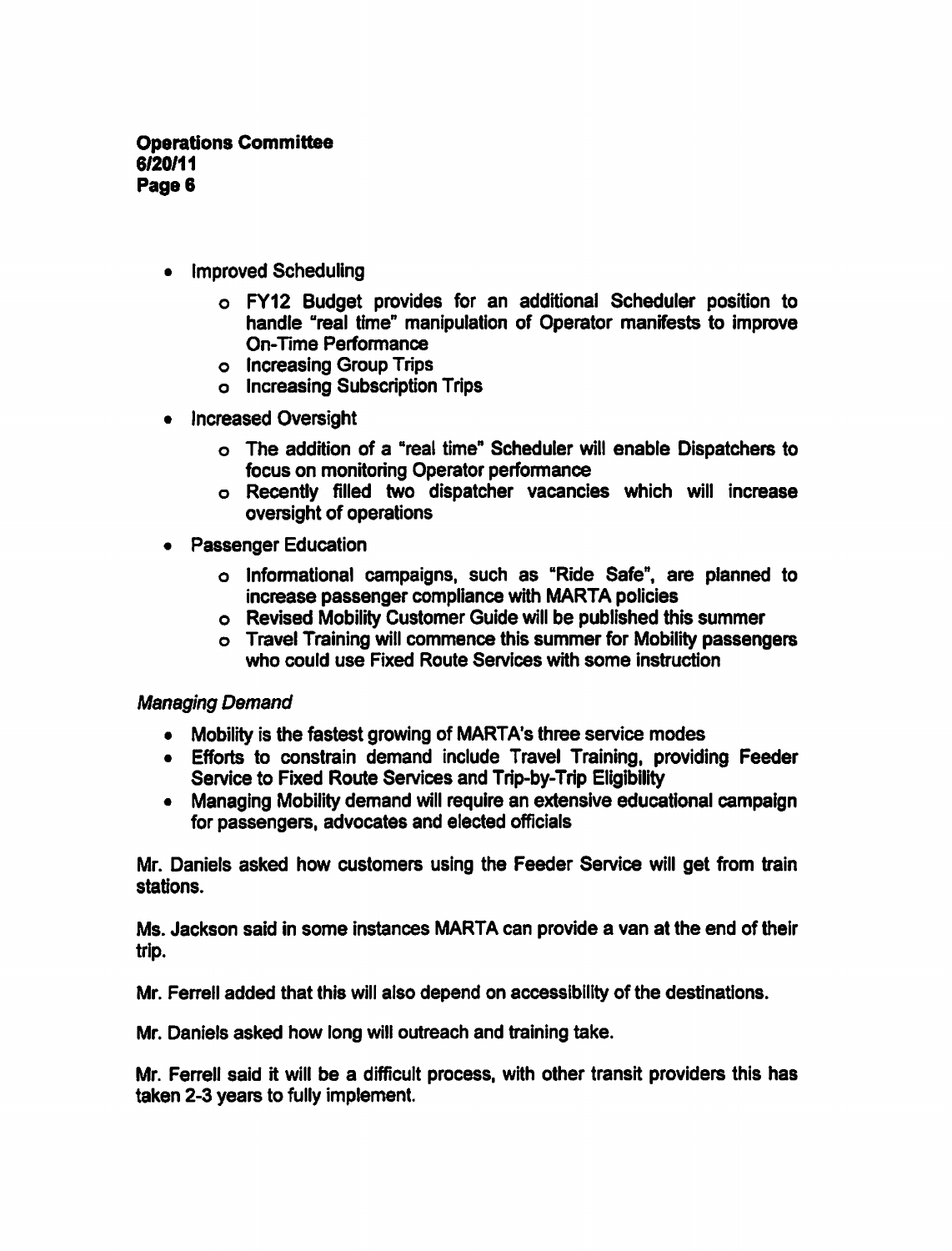Operations Committee 6/20/11 Page 7

Mr. Daniels said he wants to see an implementation timeline.

Mr. Ferrell said staff is working on it.

Mr. Orkin asked does the FY12 Budget reflect all of Mobility needs.

Ms. Jackson responded yes, to the extent that staff can estimate.

Mr. Ferrell added that the main goal is to get fully staffed.

Mr. Daniels asked if any technological advances are available that can improve Mobility service.

Mr. Ferrell responded MARTA has the technology but is lacking the proper staffing to maintain it.

Mr. Durrett said staff has come up with a good approach to address the service quality issues.

# Briefing - Upcoming Selection Process for Electrical and Power Consulting Services

Mr. Springstead briefed the Committee on the upcoming, qualifications-based selection process that will choose a consultant to provide Electrical and Power Consulting Services. The anticipated duration of services is five years, beginning in the third quarter of FY 2012.

MARTA will engage the consultant on an as-needed basis for the following tasks:

- 1. Performance of lighting and electrical condition assessment at MARTA stations and facilities
- 2. Provision of innovative interior and exterior lighting designs that take full advantage of state-of-the-art products meeting the Authority's needs
- 3. Design of lighting control systems that balance functionality and maintainability throughout the assets' lifecycle
- 4. Security and communications systems upgrade design including monitoring of entry and exit points, vehicular and pedestrian entry gates, proximity card readers, cameras and intercoms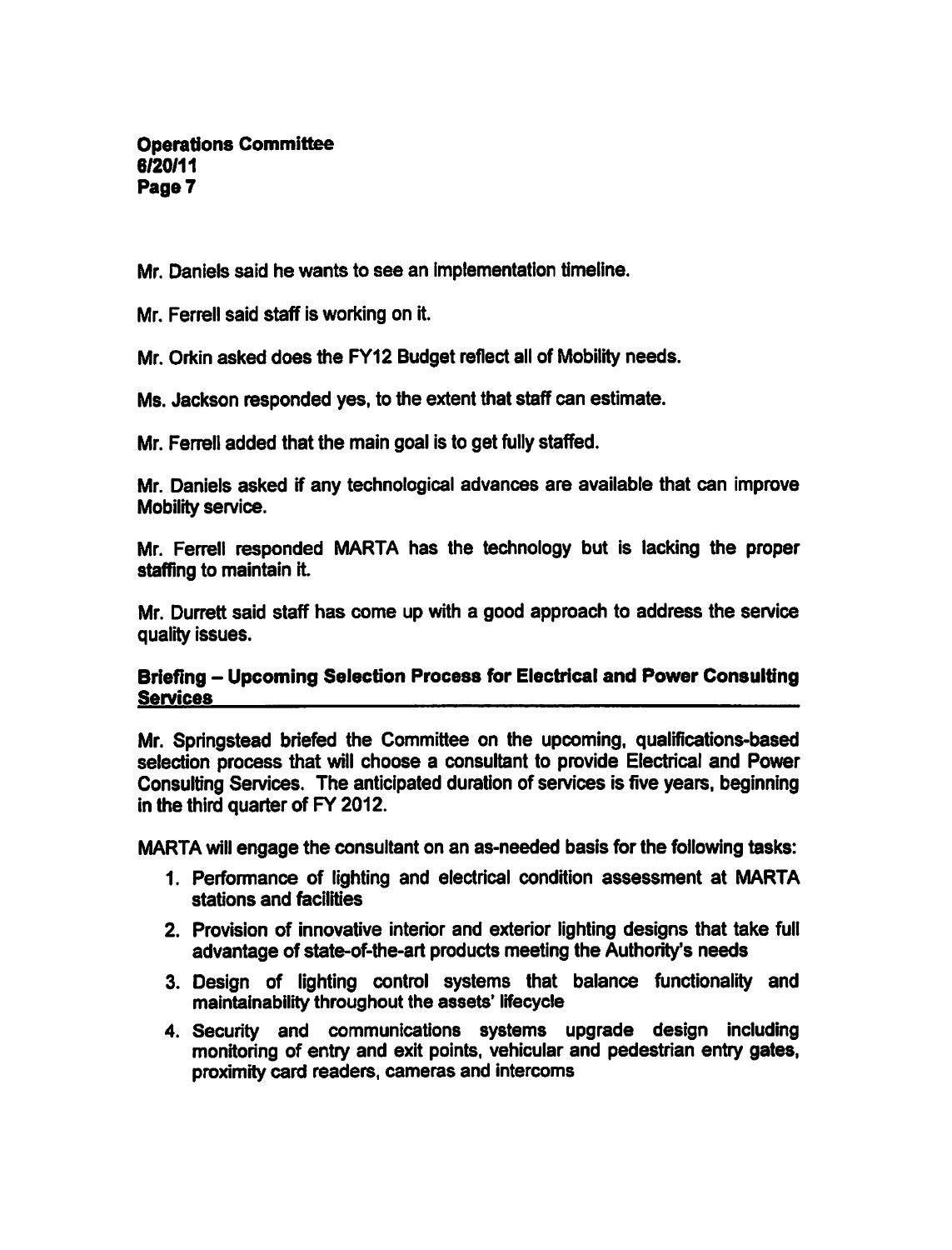- 5. Power distribution design including auxiliary switchgear, motor control centers and uninterruptable power supply (UPS)
- 6. Technical support during construction/implementation of lighting modifications and other system upgrades

This contract by definition is considered a professional services contract. The procurement process consists of four steps:

- 1. Solicitation
- 2. Short Listing
- 3. Interview and Selection
- 4. Negotiation and Approval of Contact

The Selection Committee, comprised of members of MARTA's staff, has technically qualified individuals with particular training and/or experience for this procurement.

MARTA Staff will return to the Operations Committee to request permission to negotiate with the most qualified firm following completion of the selection process.

#### Operations Kev Performance Indicators (KPIs)

Mr. Ferrell briefed the Committee on the Operations Key Performance Indicators (KPIs).

- Part I Crime is up mainly due to larceny incidents
- MARTA's "See Something, Say Something" campaign and increased MARTA Police presence has resulted in crime trending downward
- Bus On-Time Performance has decreased and may hover around this point until scheduling changes can be made
- Bus Mean Distance Between Failure is trending up but is still significantly below the goal
- Bus Complaints are trending down
- Mobility On-Time Performance is trending up

Mr. Durrett asked why the complaints goal was moved from 12 to 15.

Mr. Ferrell said staff anticipated more complaints because of service cuts.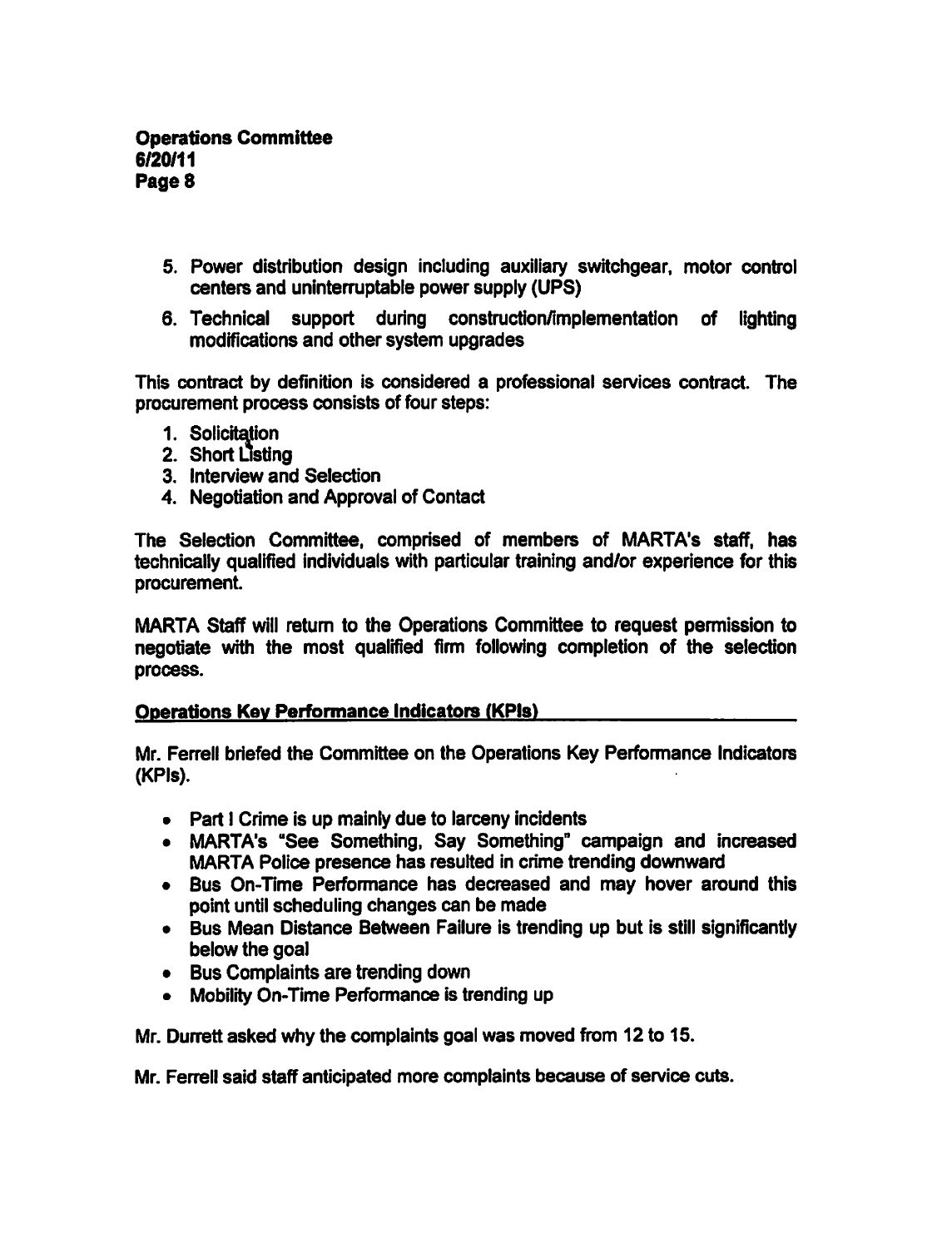Mr. Daniels asked can MARTA provide online Mobility reservations.

Ms. Jackson said the technology is beginning to become available but it will only benefit demand trips.

Ms. Crenchaw added MARTA has the ability but decided to phase it in. Right now customers can use IVR (Interactive Voice Response) to cancel or check on future trips, up to two weeks out.

Mr. Daniels asked if the Authority can provide any incentives, to get better responses.

Ms. Crenchaw responded that there are disincentives; riders can lose their privileges for not cancelling within two hours of scheduled trip.

Mr. Daniels asked if the Board can receive updates on the Escalator Rehabilitation Project.

Mr. Ferrell said staff will brief the Board quarterly as part of the Capital Improvement Plan briefings.

Mr. Daniels asked about the status of smart phone applications for bus arrivals.

Mr. Ferrell said that information will be presented at the Customer Development meeting.

Mr. Orkin asked how the Authority's KPIs compares with other agencies and how can that information be presented to the public.

Mr. Ferrell said MARTA is trying to use social media to get the word out. The amount of complaints the Authority receives based on the number of riders is minuscule. MARTA's operators stack up to peers.

Mrs. Butler said MARTA needs to use the opportunity to show how well its police department compares to those of other transit agencies and local jurisdictions.

Mrs. McClendon commented that MARTA's Chief of Police, Wanda Dunham, will be providing a testimony to Homeland Security; MARTA was the only transit system invited.